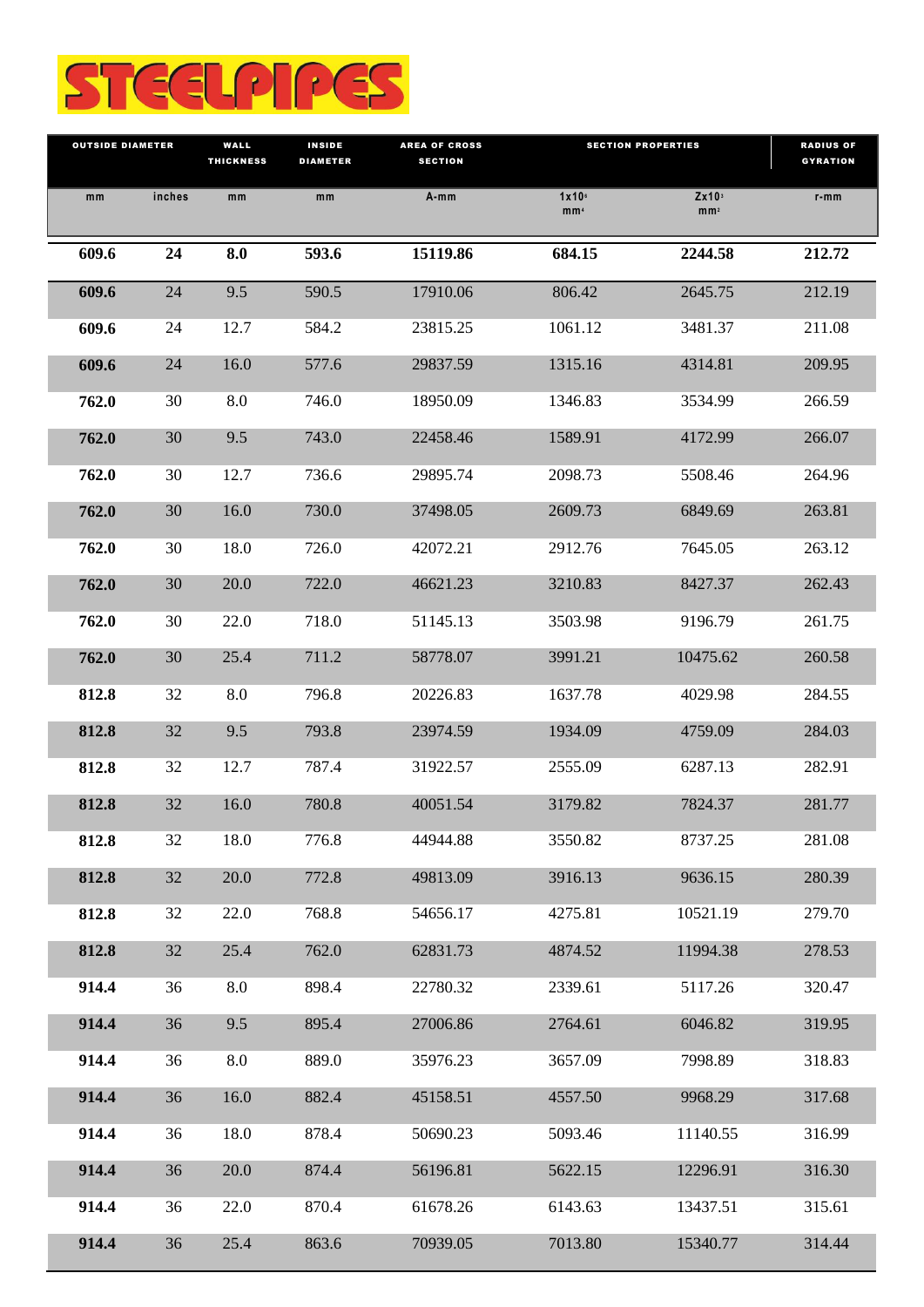

| <b>OUTSIDE DIAMETER</b> |        | WALL<br><b>THICKNESS</b> | <b>INSIDE</b><br><b>DIAMETER</b> | <b>AREA OF CROSS</b><br><b>SECTION</b> | <b>SECTION PROPERTIES</b>              |                                        | <b>RADIUS OF</b><br><b>GYRATION</b> |
|-------------------------|--------|--------------------------|----------------------------------|----------------------------------------|----------------------------------------|----------------------------------------|-------------------------------------|
| mm                      | inches | mm                       | mm                               | $A - mm$                               | $1x10$ <sup>6</sup><br>mm <sub>4</sub> | $Zx10$ <sup>3</sup><br>mm <sub>2</sub> | $r$ -mm                             |
| 1016.0                  | 40     | 8.0                      | 1000.0                           | 2533.80                                | 3217.80                                | 6334.25                                | 356.39                              |
| 1016.0                  | 40     | 9.5                      | 997.0                            | 30039.12                               | 3804.20                                | 7488.59                                | 355.87                              |
| 1016.0                  | 40     | 12.7                     | 990.6                            | 40029.89                               | 5037.62                                | 9916.58                                | 354.75                              |
| 1016.0                  | 40     | 16.0                     | 984.0                            | 50265.48                               | 6284.79                                | 12371.64                               | 353.60                              |
| 1016.0                  | 40     | 18.0                     | 980.0                            | 56435.57                               | 7028.54                                | 183835.71                              | 352.90                              |
| 1016.0                  | 40     | 20.0                     | 976.0                            | 62580.53                               | 7763.24                                | 15281.97                               | 352.21                              |
| 1016.0                  | 40     | 22.0                     | 972.0                            | 68700.35                               | 8488.96                                | 16710.55                               | 351.52                              |
| 1016.0                  | 40     | 25.4                     | 965.2                            | 79046.37                               | 9702.28                                | 19098.99                               | 350.35                              |
| 1117.6                  | 44     | 8.0                      | 1101.6                           | 27887.29                               | 4292.12                                | 7680.96                                | 392.31                              |
| 1117.6                  | 44     | 9.5                      | 1098.6                           | 33071.39                               | 5076.36                                | 9084.39                                | 391.79                              |
| 1117.6                  | 44     | 12.7                     | 1092.2                           | 44083.55                               | 6728.06                                | 12040.19                               | 390.67                              |
| 1117.6                  | 44     | 16.0                     | 1085.6                           | 55372.46                               | 8401.24                                | 15034.43                               | 389.52                              |
| 1117.6                  | 44     | 18.0                     | 1081.6                           | 62180.92                               | 9400.54                                | 16822.73                               | 388.82                              |
| 1117.6                  | 44     | 20.0                     | 1077.6                           | 68964.24                               | 10388.82                               | 18591.31                               | 388.12                              |
| 1117.6                  | 44     | 22.0                     | 1073.6                           | 7522.44                                | 11366.16                               | 20340.30                               | 387.43                              |
| 1117.6                  | 44     | 25.4                     | 1066.8                           | 87153.69                               | 13002.74                               | 23269.04                               | 386.26                              |
| 1219.2                  | 48     | 8.0                      | 1203.2                           | 30440.78                               | 5582.34                                | 9157.38                                | 428.23                              |
| 1219.2                  | 48     | 9.5                      | 1200.2                           | 36103.65                               | 6604.55                                | 10834.24                               | 427.71                              |
| 1219.2                  | 48     | 12.7                     | 1193.8                           | 48137.21                               | 8759.79                                | 14369.73                               | 426.59                              |
| 1219.2                  | 48     | 16.0                     | 1187.2                           | 60479.43                               | 10946.37                               | 17956.64                               | 425.43                              |
| 1219.2                  | 48     | 18.0                     | 1183.2                           | 67926.26                               | 12253.94                               | 20101.61                               | 424.74                              |
| 1219.2                  | 48     | 20.0                     | 1179.2                           | 75347.96                               | 13548.32                               | 22224.94                               | 424.04                              |
| 1219.2                  | 48     | 22.0                     | 1175.2                           | 82744.52                               | 14829.60                               | 24326.77                               | 423.35                              |
| 1219.2                  | 48     | 25.4                     | 1168.4                           | 92561.01                               | 16977.94                               | 27850.94                               | 422.17                              |
| 1371.6                  | 54     | 8.0                      | 1355.6                           | 34271.01                               | 7965.73                                | 11615.24                               | 482.11                              |
| 1371.6                  | 54     | 9.5                      | 1352.6                           | 40652.05                               | 9428.26                                | 13747.83                               | 481.59                              |
| 1371.6                  | 54     | 12.7                     | 1346.2                           | 54217.70                               | 12515.96                               | 18250.15                               | 480.46                              |
| 1371.6                  | 54     | 16.0                     | 1339.6                           | 68139.89                               | 15654.35                               | 22826.41                               | 479.31                              |